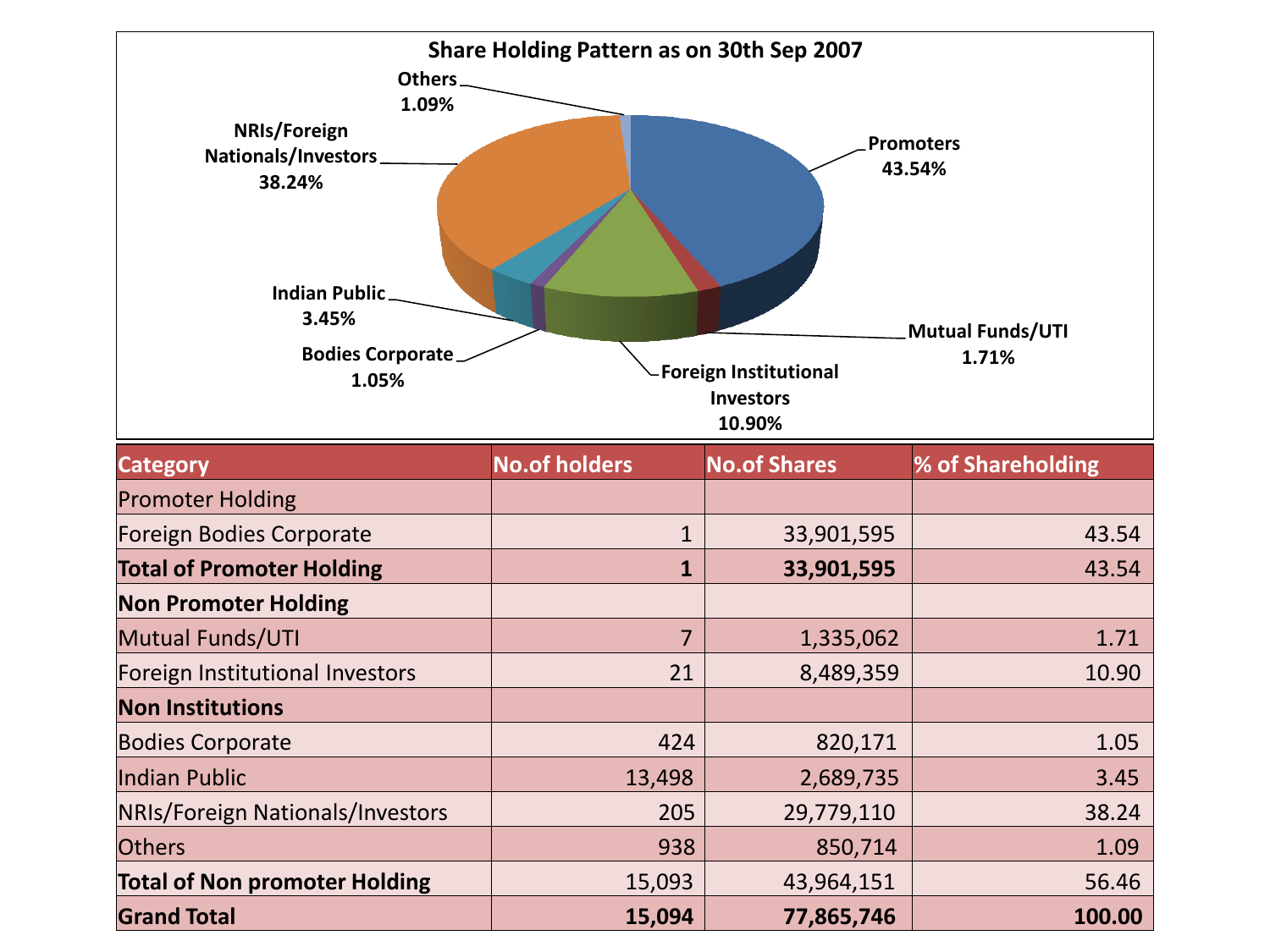|                | SHAREHOLDING PATTERN AS ON 30TH SEPTEMBER 2007                                      |                        |                  |               |                           |                           |  |  |
|----------------|-------------------------------------------------------------------------------------|------------------------|------------------|---------------|---------------------------|---------------------------|--|--|
|                | <b>Category Category of Shareholder</b>                                             | Number of              | <b>Total No.</b> | No. of Shares | <b>Total Shareholding</b> | <b>Total Shareholding</b> |  |  |
| Code           |                                                                                     | shareholders of Shares |                  | held in Demat | as a %                    | as a % of                 |  |  |
|                |                                                                                     |                        |                  | Form          | of (A+B)                  | $(A+B+C)$                 |  |  |
|                |                                                                                     |                        |                  |               |                           |                           |  |  |
| (A)            | Shareholding of Promoter and                                                        |                        |                  |               |                           |                           |  |  |
|                | <b>Promoter Group</b>                                                               |                        |                  |               |                           |                           |  |  |
| $\overline{1}$ | Indian                                                                              |                        |                  |               |                           |                           |  |  |
|                |                                                                                     |                        |                  |               |                           |                           |  |  |
|                | Sub-Total (A) (1)                                                                   | 0                      | $\mathbf{0}$     | 0             | 0.00                      | 0.00                      |  |  |
|                |                                                                                     |                        |                  |               |                           |                           |  |  |
|                |                                                                                     |                        |                  |               |                           |                           |  |  |
| $\overline{c}$ | Foreign                                                                             |                        |                  |               |                           |                           |  |  |
| (a)            | Individuals(Non resident individuals/foreign individuals                            | 0<br>$\mathbf{1}$      | 0                | $\mathbf{0}$  | 0.00                      | 0.00                      |  |  |
| (b)            | <b>Bodies Corporate</b>                                                             |                        | 33,901,595       | 33,901,595    | 43.54                     | 43.54                     |  |  |
| (c)            | Institutions                                                                        | 0                      | $\mathbf 0$      | 0             | 0.00                      | 0.00                      |  |  |
| (d)            | Any Other (Specify)                                                                 | 0                      | $\mathbf 0$      | 0             | 0.00                      | 0.00                      |  |  |
|                | Sub-Total (A) (2)                                                                   | 1                      | 33,901,595       | 33,901,595    | 43.54                     | 43.54                     |  |  |
|                | <b>Total Shareholding of Promoter</b><br>and Promoter Group (A)=(A) (1) +(A) (2)    |                        | 33,901,595       | 33,901,595    | 43.54                     | 43.54                     |  |  |
|                | <b>Public Shareholding</b>                                                          |                        |                  |               |                           |                           |  |  |
| (B)            |                                                                                     |                        |                  |               |                           |                           |  |  |
| (1)            | Institutions                                                                        | 5                      |                  |               |                           |                           |  |  |
| (a)            | Mutual Funds/ UTI                                                                   |                        | 1,333,088        | 1,333,088     | 1.71                      | 1.71                      |  |  |
| (b)            | Financial Institutions / Banks                                                      | $\overline{2}$         | 1,974            | 1.974         | 0.00                      | 0.00                      |  |  |
| (c)            | Central Government/ State Government                                                | $\Omega$               | $\Omega$         | $\Omega$      | 0.00                      | 0.00                      |  |  |
| (d)            | Venture Capital Funds                                                               | $\mathbf 0$            | $\overline{0}$   | $\mathbf 0$   | 0.00                      | 0.00                      |  |  |
| (e)            | Insurance Companies                                                                 | $\Omega$               | $\Omega$         | $\Omega$      | 0.00                      | 0.00                      |  |  |
| (f)            | Foreign Institutional Investors                                                     | 21                     | 8,489,359        | 8,489,359     | 10.90                     | 10.90                     |  |  |
| (g)            | Foreign Venture Capital Investors                                                   | $\Omega$               | $\Omega$         | $\Omega$      | 0.00                      | 0.00                      |  |  |
| (h)            | Any Other (Specify)                                                                 | $\overline{0}$         | $\overline{0}$   | 0             | 0.00                      | 0.00                      |  |  |
|                | Sub-Total (B)(1)                                                                    | 28                     | 9,824,421        | 9,824,421     | 12.62                     | 12.62                     |  |  |
| (2)            | <b>Non Institutions</b>                                                             |                        |                  |               |                           |                           |  |  |
| (a)            | <b>Bodies Corporate</b>                                                             | 424                    | 820,171          | 820,171       | 1.05                      | 1.05                      |  |  |
| (b)            | Individuals Holding nominal share capital                                           |                        |                  |               |                           |                           |  |  |
|                | upto Rs. 1 Lakh                                                                     | 13,484                 | 1,920,613        | 1,756,598     | 2.47                      | 2.47                      |  |  |
|                | ii. In excess of Rs. 1 Lakh                                                         | 14                     | 769,122          | 695,742       | 0.99                      | 0.99                      |  |  |
| $\mathbf{c})$  | Any Other                                                                           |                        |                  |               |                           |                           |  |  |
|                | <b>Clearing Member</b>                                                              | 246                    | 149,410          | 149,410       | 0.19                      | 0.19                      |  |  |
|                | Directors and their relatives                                                       | $\overline{2}$         | 586,154          | 193,072       | 0.75                      | 0.75                      |  |  |
|                | <b>Escrow Account</b>                                                               | 1                      | 1,887            | 1,887         | 0.00                      | 0.00                      |  |  |
|                | Foreign Corporate Bodies                                                            | $\overline{2}$         | 29,180,591       | 7,142,403     | 37.48                     | 37.48                     |  |  |
|                | <b>Hindu Undivided Families</b>                                                     | 682                    | 71,195           | 71,195        | 0.09                      | 0.09                      |  |  |
|                | Non resident Indian                                                                 | 200                    | 590,019          | 83,083        | 0.76                      | 0.76                      |  |  |
|                | Trust                                                                               |                        | 42,068           | 889           | 0.05                      | 0.05                      |  |  |
|                |                                                                                     |                        |                  | $\Omega$      |                           |                           |  |  |
|                | <b>Foreign Nationals</b>                                                            | 3                      | 8,500            |               | 0.01                      | 0.01                      |  |  |
|                | Sub-Total (B)(2)                                                                    | 15,065                 | 34,139,730       | 10,914,450    | 43.84                     | 43.84                     |  |  |
|                | Total Public Shareholding (B)=(B)(1)+(B)(2)                                         | 15,093                 | 43,964,151       | 20,738,871    | 56.46                     | 56.46                     |  |  |
|                |                                                                                     |                        |                  |               |                           |                           |  |  |
|                | TOTAL (A)+(B)                                                                       | 15,094                 | 77,865,746       | 54,640,466    | 100.00                    | 100.00                    |  |  |
|                |                                                                                     | 0                      |                  |               |                           |                           |  |  |
| (C)            | Shares held by Custodians and against which<br>depository receipts have been issued |                        | 0                |               | 0.00                      | 0.00                      |  |  |
|                | Grand Total (A) +(B) +(C)                                                           | 15,094                 | 77,865,746       | 54,640,466    | 100.00                    | 100.00                    |  |  |